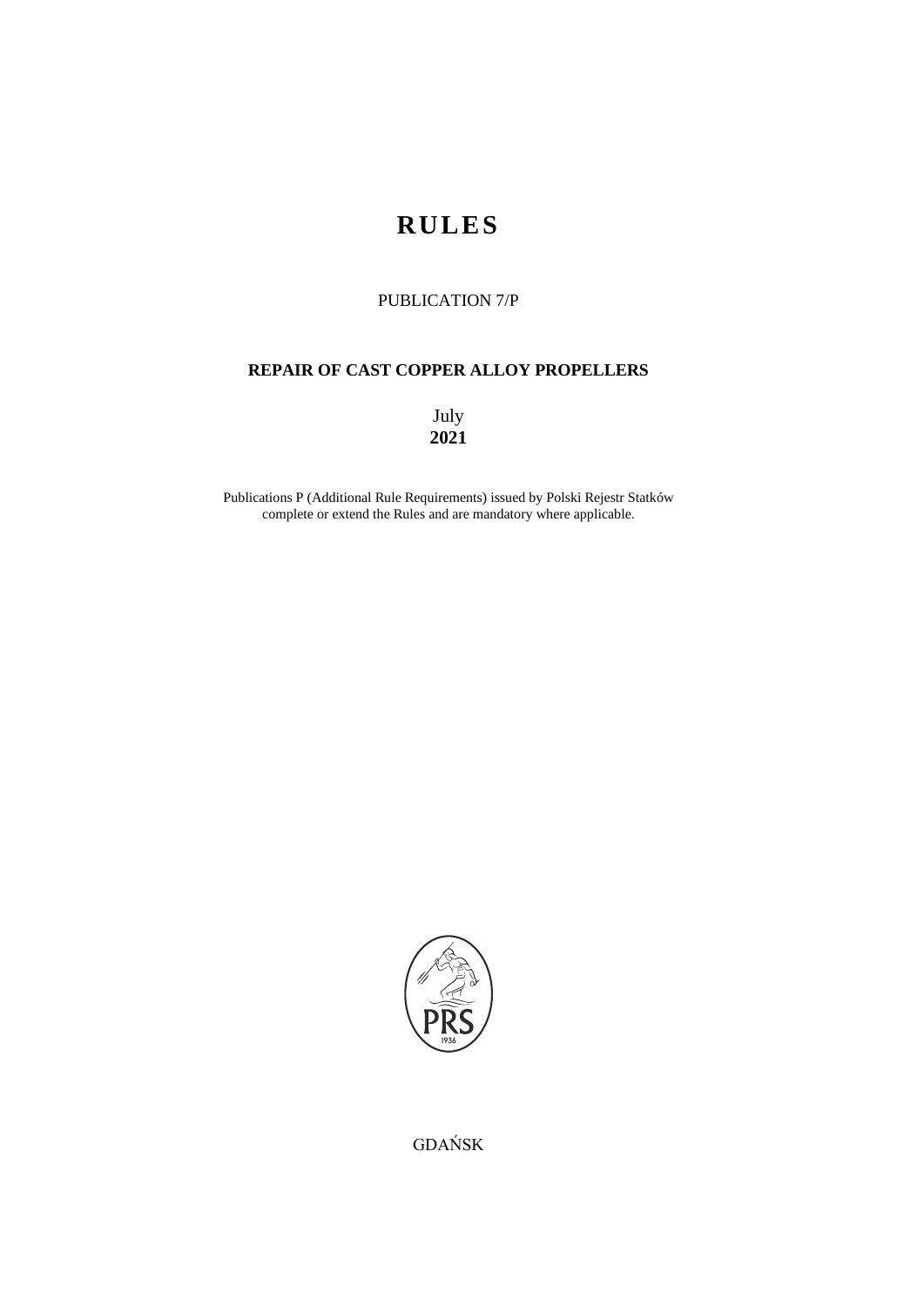*Publication 7P* – *Repair of Cast Copper Alloy Propeller – 2021*, based on the IACS Unified Requirements (UR) W24 was approved by the PRS Board on 28 June 2021 and enters into force on 1 July 2021.

**©** Copyright by Polski Rejestr Statków S.A., 2021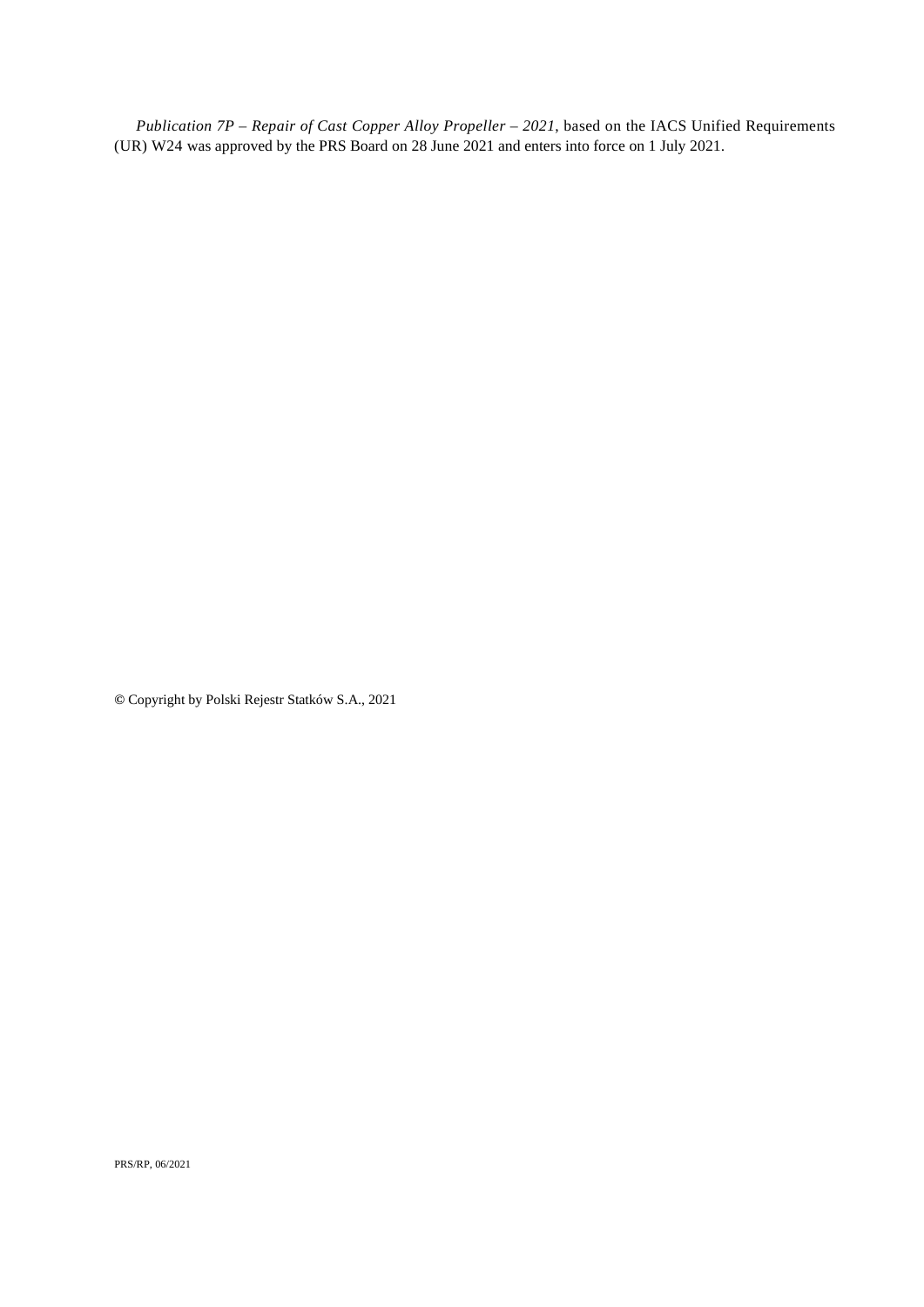## **CONTENTS**

#### $1.1$  $2.3$  $31$  $3.2$  $3.3$ Appendix A – Welding Procedure Qualification Tests for Repair of Cast Copper Alloy Propeller ............. 14  $\mathbf{2}$  $\mathbf{3}$  $\overline{\mathbf{4}}$  $52$ 5.4  $5.5$ 5.8

#### page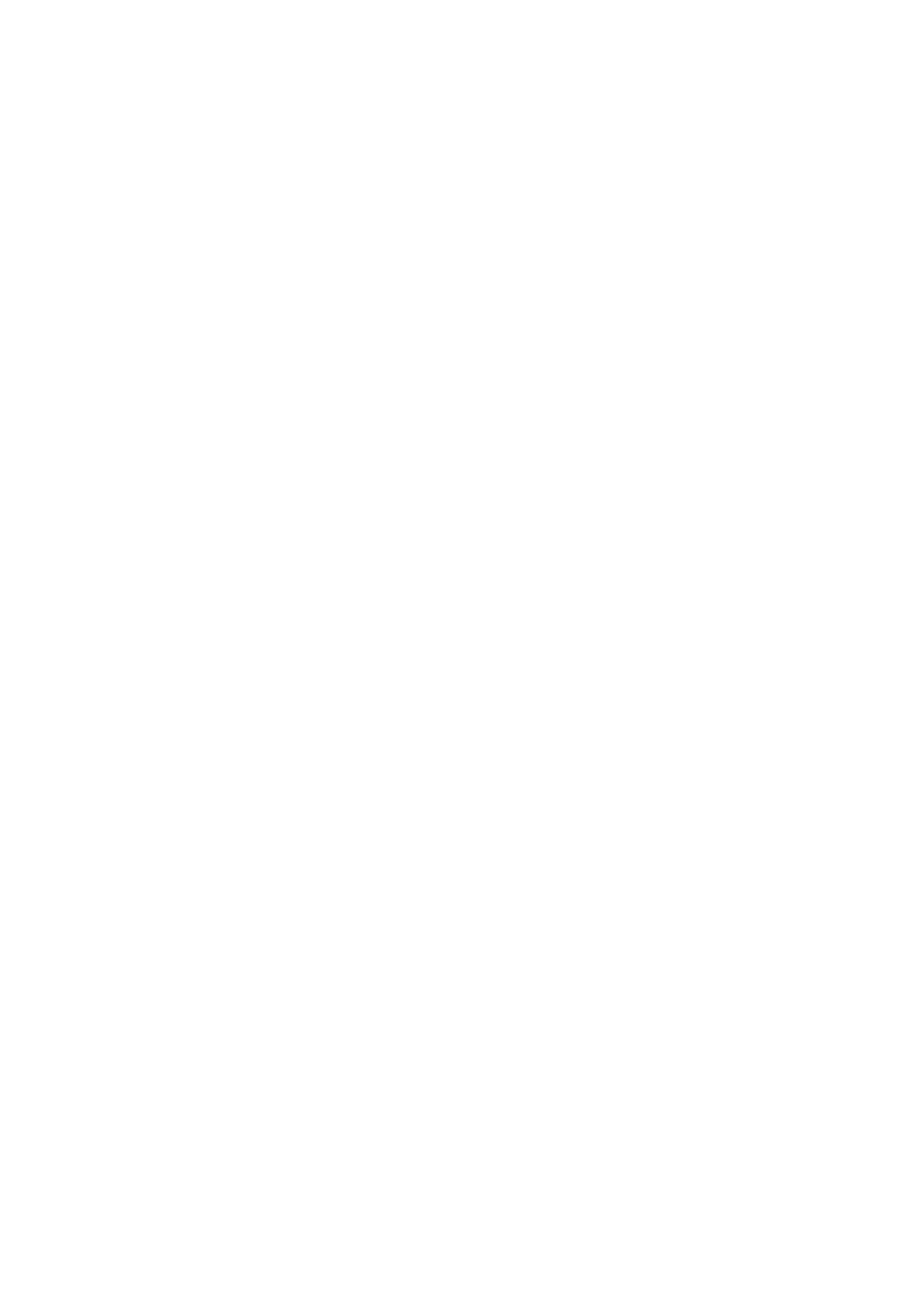#### <span id="page-4-0"></span>**1 DEFINITION OF SKEW, SEVERITY ZONES**

#### <span id="page-4-1"></span>**1.1 Definition of skew**

The skew of a propeller is defined as follows.

The maximum skew angle of a propeller blade is defined as the angle, in projected view of the blade, between a line drawn through the blade tip and the shaft centreline and a second line through the shaft centreline which acts as a tangent to the locus of the mid-points of the helical blade sections, see Fig 1.1.1.

High-skew propellers have a skew angle greater than 25°. Low-skew propellers have a skew angle of up to 25°.



Fig. 1.1.1 Definition of skew angle

#### <span id="page-4-2"></span>**1.2 Severity Zones**

In order to relate the degree of inspection to the criticality of defects in propeller blades and to help reduce the risk of failure by fatigue cracking after repair, propeller blades are divided into the three severity zones designated A, B and C.

**Zone A** is the region carrying the highest operating stresses and which, therefore, requires the highest degree of inspection. Generally, the blade thicknesses are greatest in this area giving the greatest degree of restraint in repair welds and this in turn leads to the highest residual stresses in and around any repair welds. High residual tensile stresses frequently lead to fatigue cracking during subsequent service so that relief of these stresses by heat treatment is essential for any welds made in this zone. Welding is generally not permitted in Zone A and will only be allowed after special consideration by the classification society. Every effort should be made to rectify a propeller which is either defective or damaged in this area without recourse to welding even to the extent of reducing the scantlings, if this is acceptable. If a repair using welding is agreed, postweld stress relief heat treatment is mandatory.

**Zone B** is a region where the operation stresses may be high. Welding should preferably be avoided but generally is allowed subject to prior approval from the classification society. Complete details of the defect / damage and the intended repair procedure are to be submitted for each instance in order to obtain such approval.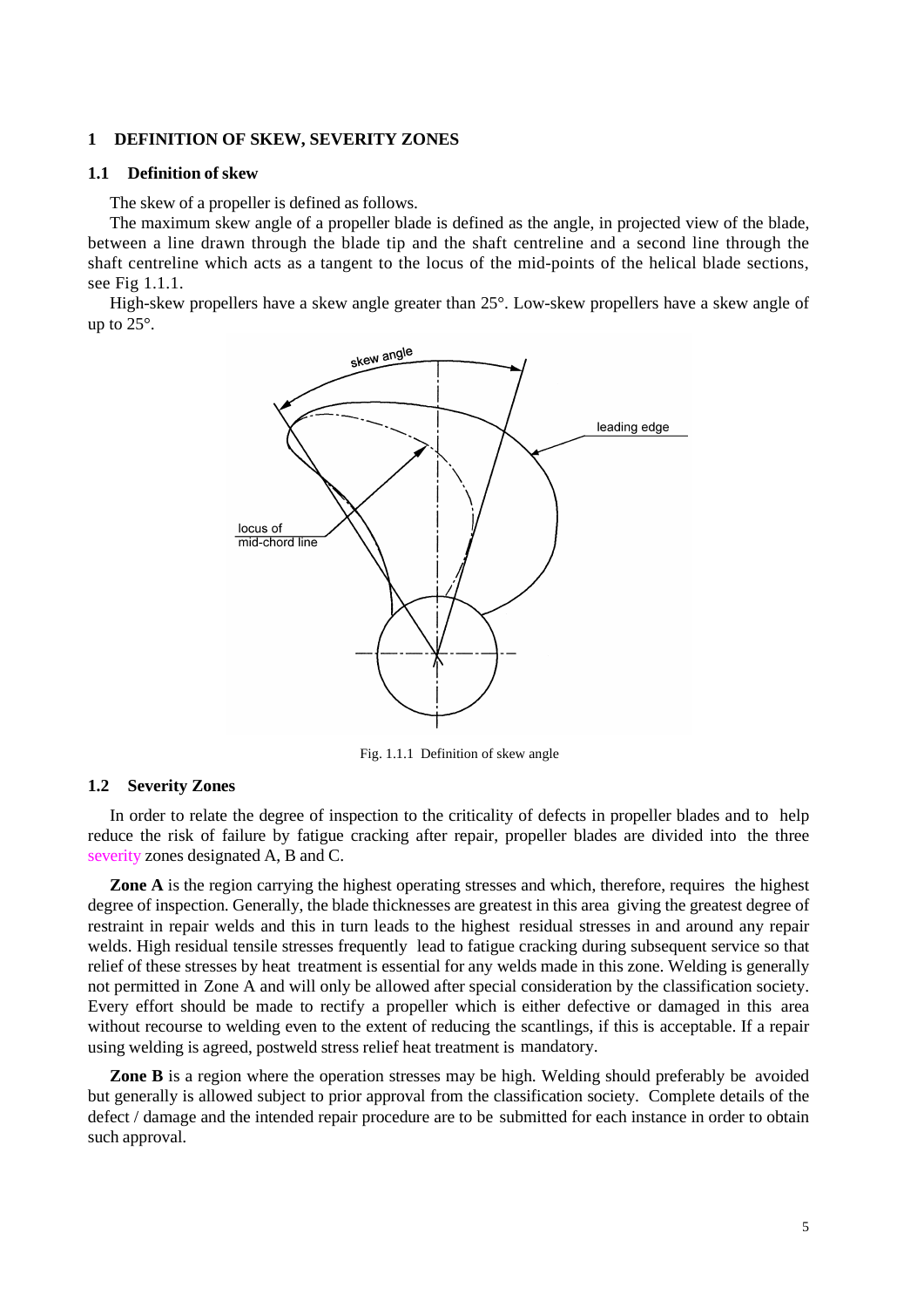**Zone** C is a region in which the operation stresses are low and where the blade thicknesses are relatively small so that repair welding is safer and, if made in accordance with an approved procedure is freely permitted.

#### **1.2.1 Low-skew Propellers**

**Zone A** is the area on the pressure side of the blade, from and including the fillet to 0,4 *R* and bounded on either side by lines at a distance 0,15 times *Cr* (where *Cr* – the chord length at radius *r*) from the leading edge and 0,2 times *Cr* from the trailing edge, respectively (see Fig. 1.2.1). Where the boss radius  $R_B$  exceeds 0,27 *R*, the boundary of zone A is to be increased to 1,5  $R_B$ .

For controllable pitch or built-up propeller, Zone A includes also the part of the boss which lies in the area of the window (see Fig 1.2.1-2), as well as the part of the flange and fillet area (see Fig.1.2.1-3).

**Zone B,** on the pressure side, is the remaining area up to 0,7 *R*; on the suction side – the area from the fillet to 0,7 *R*. Zone B includes also the remaining part of the flange of controllable pitch or built-up propeller (see Fig.1.2.1-3).

**Zone C** is the area outside 0,7 *R* on both sides of the blade. It also includes the surface of the hub of a monoblock propeller and all the surfaces of the hub of a controllable pitch propeller other than those designated Zone A above (see Fig.1.2.1-2).



Fig. 1.2.1 Severity zones for monobloc low-skew propellers

#### **1.2.2 High-skew propellers**

**Zone A** is the area on the pressure face contained within the blade root-fillet and a line running from the junction of the leading edge with the root fillet to the trailing edge at 0.9 R and at passing through the mid-point of the blade chord at 0.7 R and a point situated at 0.3 of the chord length from the leading edge at 0.4 R. It also includes an area along the trailing edge on the suction side of the blade from the root to 0.9 R and with its inner boundary at 0.15 of the chord lengths from the trailing edge. Zone B constitutes the whole of the remaining blade surfaces. Zone A and B are illustrated in Fig. 1.2.2-1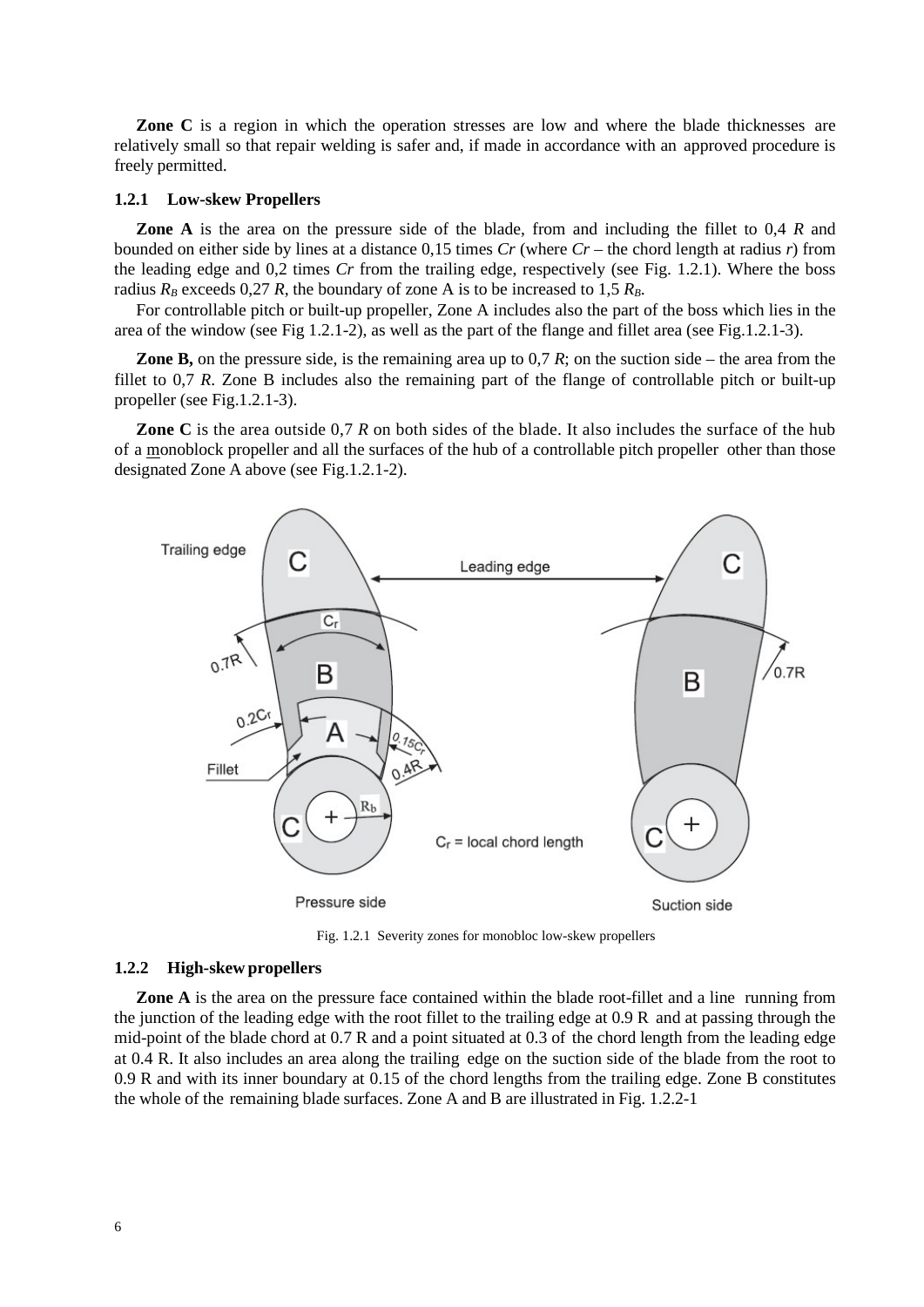

Fig. 1.2.2-1 Severity zones in blades with skew angles greater than 25°



Fig. 1.2.2-2 Severity zones for controllable pitch propeller boss



Fig. 1.2.2-3 Severity zones for controllable pitch and built-up propeller blade

**Note:** The remaining surfaces of controllable pitch and built-up propeller blades are to be divided into the severity zones as given for monobloc propellers (according to Figs. 1.2.1-1 and 1.2.2).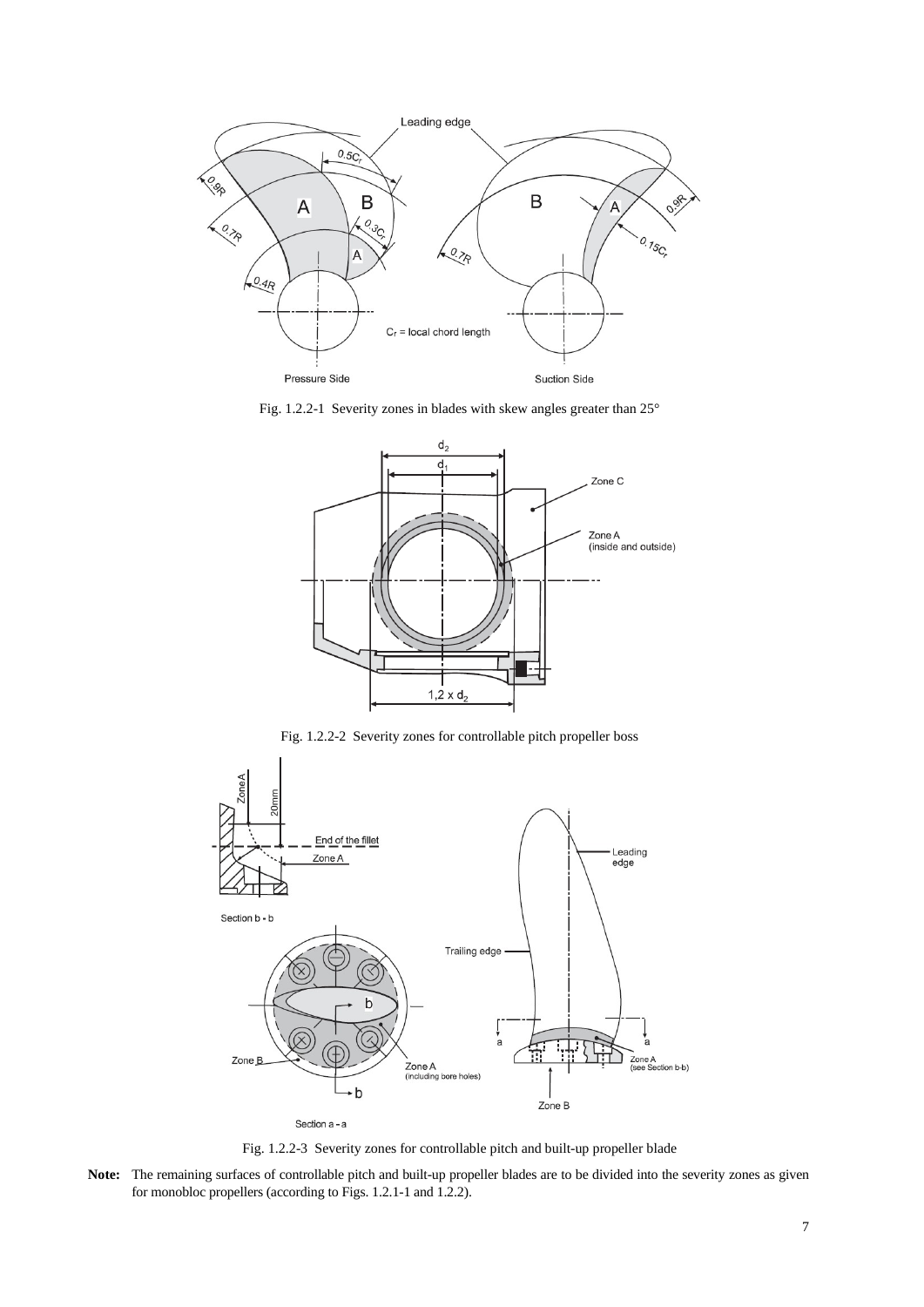## <span id="page-7-0"></span>**2 REPAIR PREPARATION**

#### <span id="page-7-1"></span>**2.1 Occasional Survey of Propeller**

**2.1.1** Prior to the commencement of repair, the propeller is to be subjected to an occasional survey to determine the possibility of its repair and the repair methods. The survey is to cover the propeller examination and non-destructive testing.

**2.1.2** When considering approval for propeller repair and the repair procedure, the following are to be taken into account:

- − the propeller material,
- − the results of examination and non-destructive testing,
- − type of defect or damage,
- − location of defect or damage with respect to severity zones,
- − the propeller blades dimensions, including possible dimensional tolerances.

## <span id="page-7-2"></span>**2.2 Non-destructive testing**

#### **2.2.1** Qualification of personnel involved in NDT.

Refer to Publication 51/P, sections 9.19.5, 9.19.6 and 9.19.7.

## **2.2.2** Visual testing

All finished castings are to be 100% visually inspected by the manufacturer. Castings are to be free from cracks, hot tears or other imperfections which, due to their nature, degree or extent, will interfere with the use of the castings. A general visual examination is to be carried out by the Surveyor.

## **2.2.3** Liquid penetrant testing

Liquid penetrant testing procedure is to be submitted to the Society and is to be in accordance with ISO 3452-1:2013 or a recognized standard. The acceptance criteria are specified in W24.10.

The severity zone A is to be subjected to a liquid penetrant testing in the presence of the Surveyor.

In zones B and C the liquid penetrant testing is to be performed by the manufacturer and may be witnessed by the Surveyor upon his request.

If repairs have been made either by grinding, straightening or by welding the repaired areas are additionally to be subjected to the liquid penetrant testing independent of their location and/or severity zone.

#### **2.2.4** Radiographic and ultrasonic testing

When required by the Society or when deemed necessary by the manufacturer, further non- destructive testing (e.g. radiographic and/or ultrasonic testing) are to be carried out. The acceptance criteria or applied quality levels are to be agreed between the manufacturer and the Classification Society in accordance with a recognized standard.

Note: due to the attenuating effect of ultrasound within cast copper alloys, ultrasonic testing may not be practical in some cases, depending on the shape/type/thickness, and grain- growth direction of the casting.

In such cases, effective ultrasound penetration into the casting should be practically demonstrated on the item. This would normally be determined by way of back-wall reflection, and/or target features within the casting.

#### <span id="page-7-3"></span>**2.3 Acceptance criteria for liquid penetrant testing**

#### 2.3.1 **Definitions of liquid penetrant indications**

**Indication:** In the liquid penetrant testing an indication is the presence of detectable bleed-out of the penetrant liquid from the material discontinuities appearing at least 10 minutes after the developer has been applied.

**Relevant indication:** Only indications which have any dimension greater than 1.5mm shall be considered relevant for the categorization of indications.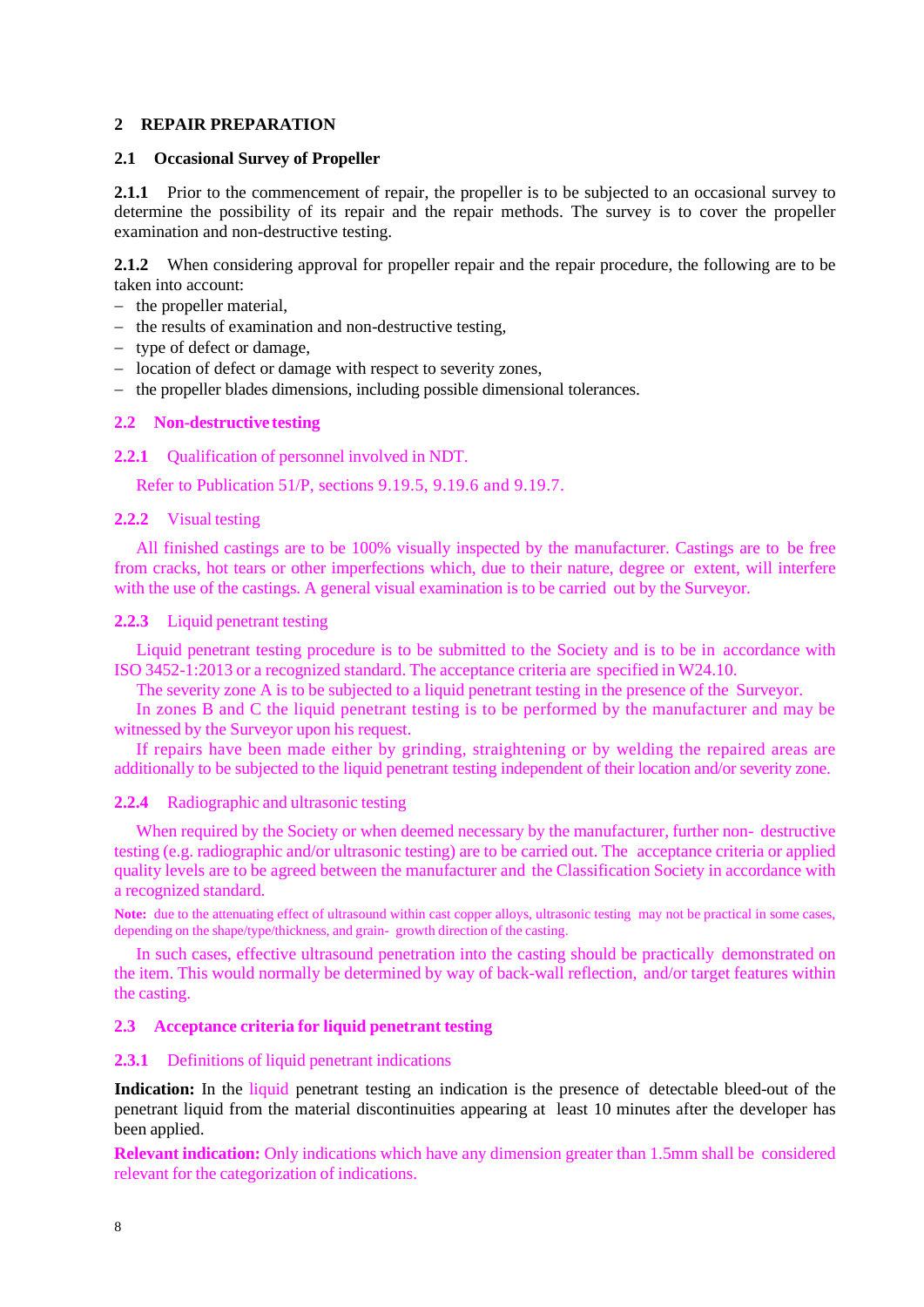**Non-linear indication:** an indication with a largest dimension less than three times its smallest dimension  $(i.e.  $1 < 3$  w).$ 

**Linear indication:** an indication with a largest dimension three or more times its smallest dimension  $(i.e. 1 \ge 3 w).$ 

#### **Aligned indications:**

- a) Non-linear indications form an alignment when the distance between indications is less than 2mm and at least three indications are aligned. An alignment of indications is considered to be a unique indication and its length is equal to the overall length of the alignment.
- b) Linear indications form an alignment when the distance between two indications is smaller than the length of the longest indication.

Illustration of liquid penetrant indication is given in Fig. 2.3.1.



## Aligned

Alignement of non-linear indications



Fig. 2.3.1 Shape of indications

#### **2.3.2** Acceptance standard

The surface to be inspected is to be divided into reference areas of  $100 \text{ cm}^2$  as given in the definitions, see para 13.2. Each reference area may be square or rectangular with the major dimension not exceeding 250mm.

The area shall be taken in the most unfavourable location relative to the indication being evaluated.

The relevant indications detected shall, with respect to their size and number, not exceed the values given in the Table 2.3.2.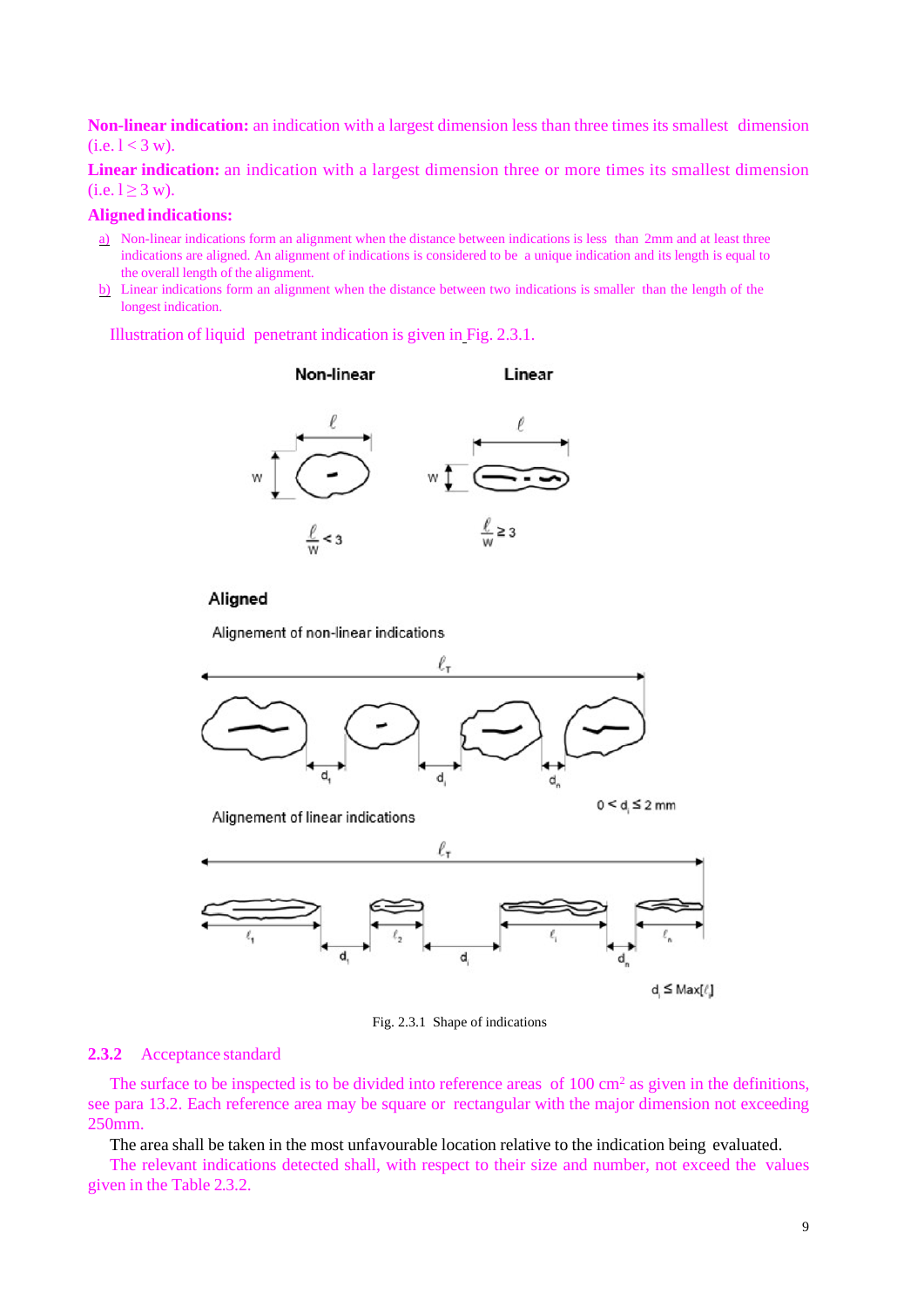## **Table 2.3.2 Allowable number and size of relevant indications in a reference area of 100 cm2 , depending on severity zones**

| Severity<br>zone                                                                                                                                                               | Max. total number<br>of indications | Type of indication | Max. number of each type<br>of indications $^{1/2}$                                                               | Max. Value for $a$ or $l$<br>of indications [mm] |
|--------------------------------------------------------------------------------------------------------------------------------------------------------------------------------|-------------------------------------|--------------------|-------------------------------------------------------------------------------------------------------------------|--------------------------------------------------|
|                                                                                                                                                                                |                                     | Non-linear         |                                                                                                                   |                                                  |
| A                                                                                                                                                                              |                                     | Linear             |                                                                                                                   |                                                  |
| B<br>$\mathcal{C}$<br>Notes:<br>1)                                                                                                                                             |                                     | Aligned            |                                                                                                                   |                                                  |
|                                                                                                                                                                                |                                     | Non-linear         | 10                                                                                                                |                                                  |
|                                                                                                                                                                                | 14                                  | Linear             |                                                                                                                   |                                                  |
|                                                                                                                                                                                |                                     | Aligned            |                                                                                                                   | h.                                               |
|                                                                                                                                                                                |                                     | Non-linear         | 14                                                                                                                |                                                  |
|                                                                                                                                                                                | 20                                  | Linear             | 6                                                                                                                 |                                                  |
|                                                                                                                                                                                |                                     | Aligned            | 6                                                                                                                 |                                                  |
|                                                                                                                                                                                | relevant.                           |                    | Singular non-linear indications less than 2 mm in zone A and less than 3 mm in the other zones are not considered |                                                  |
| 2)<br>The total number of non-linear indications may be increased to the allowable total number, or part thereof,<br>represented by the absence of linear/aligned indications. |                                     |                    |                                                                                                                   |                                                  |

Areas which are prepared for welding are independent of their location always to be assessed according to zone A. The same applies to the welded areas after being finished machined and/or grinded.

## <span id="page-9-0"></span>**2.4 Repair of defects**

## **2.4.1** Definition

Indications exceeding the acceptance standard of Table 2.3.2, cracks, shrinkage cavities, sand, slag and other non-metallic inclusions, blow holes and other discontinuities which may impair the safe service of the propeller are defined as defects and must be repaired.

#### **2.4.2** Repair procedures

In general the repairs shall be carried out by mechanical means, e. g. by grinding, chipping or milling. Welding may be applied subject to the agreement of the PRS if the requirements of paragraph 2.4.3, 2.4.4 and / or 2.4.5 will be complied with.

After milling or chipping grinding is to be applied for such defects which are not to be welded. Grinding is to be carried out in such a manner that the contour of the ground depression is as smooth as possible in order to avoid stress concentrations or to minimise cavitation corrosion. Complete elimination of the defective material is to be verified by liquid penetrant testing.

Welding of areas less than  $5 \text{ cm}^2$  is to be avoided.

#### **2.4.3** Repair of defects in zone A

In zone A, repair welding will generally not be allowed unless specially approved by the PRS.

In some cases the propeller designer may submit technical documentation to propose a modified zone A based on detailed hydrodynamic load and stress analysis for consideration by the PRS.

Grinding may be carried out to an extent which maintains the blade thickness of the approved drawing.

The possible repair of defects which are deeper than those referred to above is to be considered by the PRS.

#### **2.4.4** Repair of defects in zone B

Defects that are not deeper than  $dB = (t/40)$  mm (t = min. local thickness in mm according to the Rules) or 2 mm (whichever is greatest) below min. local thickness according to the Rules of the PRS should be removed by grinding.

Those defects that are deeper than allowable for removal by grinding may be repaired by welding.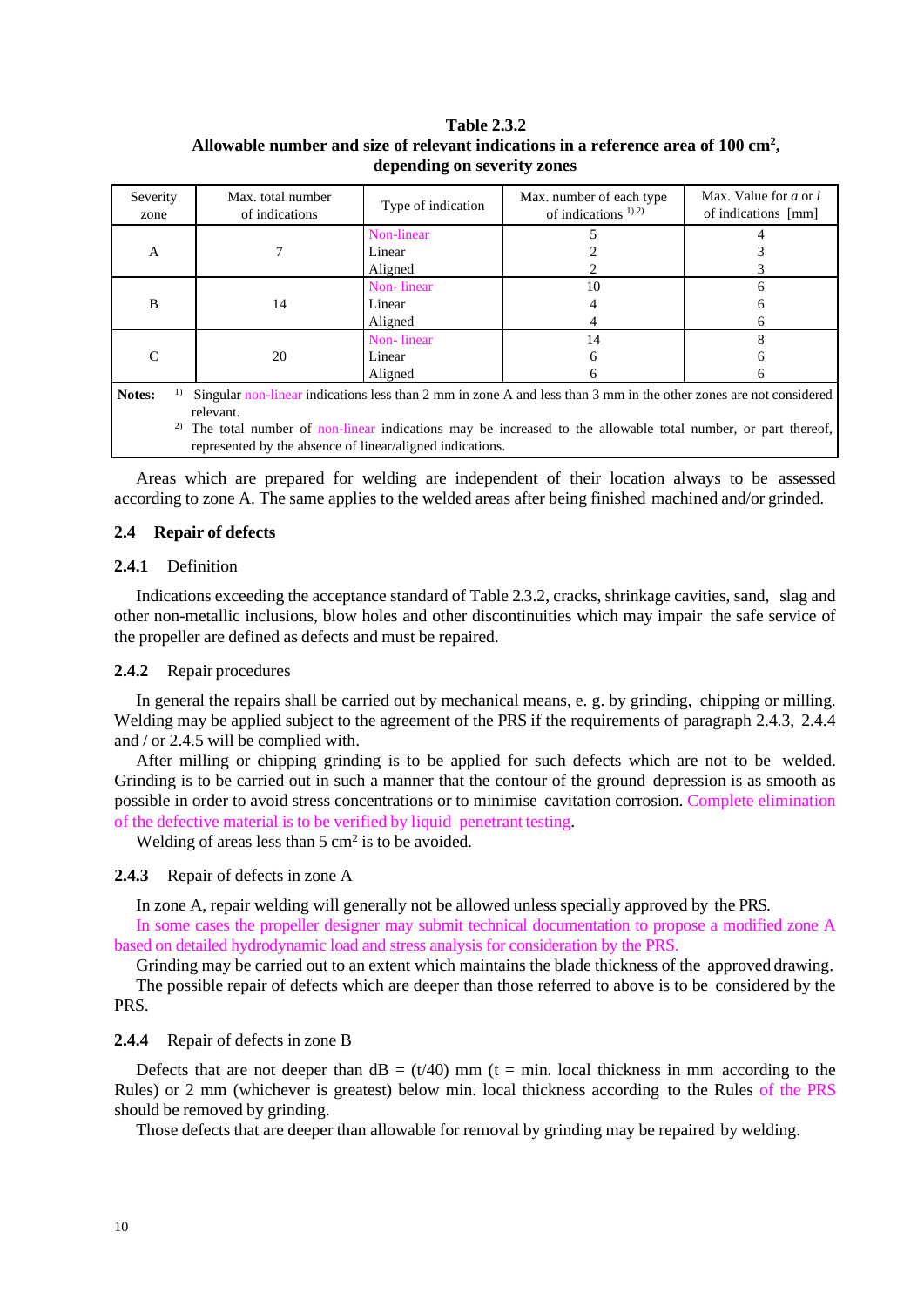#### **2.4.5** Repair of defects in zone C

In zone C, repair welds are generally permitted.

#### **2.4.6** Repair documentation

The foundry is to maintain records of inspections, welding, and any subsequent heat treatment, traceable to each casting.

Before welding is started, full details of the extent and location of the repair, the proposed welding procedure, heat treatment and subsequent inspection procedures are to be submitted to the PRS for approval.

## <span id="page-10-0"></span>**3 WELDING REPAIR PROCEDURE**

## <span id="page-10-1"></span>**3.1 General**

Before welding is started, manufacturer shall submit to the PRS a detailed welding procedure specification covering the weld preparation, welding parameters, filler metals, preheating and post weld heat treatment and inspection procedures.

All weld repairs are to be carried out in accordance with qualified procedures, and, by welders who are qualified to a recognized standard. Welding Procedure Qualification Tests are to be carried out in accordance with Appendix A and witnessed by the Surveyor.

Defects to be repaired by welding are to be ground to sound material according to paragraph 2.4.2.

The welding grooves are to be prepared in such a manner which will allow a good fusion of the groove bottom.

The resulting ground areas are to be examined in the presence of the Surveyor by liquid penetrant testing in order to verify the complete elimination of defective material.

#### <span id="page-10-2"></span>**3.2 Welding repair procedure**

Metal arc welding is to be used for all types of welding repair on cast copper alloy propellers.

Arc welding with coated electrodes and gas-shielded metal arc process (GMAW) are generally to be applied. Argon-shielded tungsten welding (GTAW) should be used with care due to the higher specific heat input of this process. Recommended filler metals, pre-heating and stress relieving temperatures are listed in Table 4.

All propeller alloys are generally to be welded in down-hand (flat) position. Where this cannot be done, gas-shielded metal arc welding should be carried out.

The section to be welded is to be clean and dry. Flux-coated electrodes are to be dried before welding according to the maker's instructions.

To minimize distortion and the risk of cracking, interpass temperatures are to be kept low.

This is especially the case with CU 3 alloys.

Slag, undercuts and other defects are to be removed before depositing the next run.

All welding work is to be carried out preferably in the shop free from draughts and influence of the weather.

With the exception of alloy CU 3 (Ni-Al-bronze) all weld repairs are to be stress relief heat treated, in order to avoid stress corrosion cracking. However, stress relief heat treatment of alloy CU 3 propeller castings may be required after major repairs in zone B (and specially approved welding in Zone A) or if a welding consumable susceptible to stress corrosion cracking is used. In such cases the propeller is to be either stress relief heat treated in the temperature 450 to 500°C or annealed in the temperature range 650- 800°C, depending on the extent of repair, c. f. Table 3.2-1.

The soaking times for stress relief heat treatment of copper alloy propellers should be in accordance with Table 5. The heating and cooling is to be carried out slowly under controlled conditions. The cooling rate after any stress relieving heat treatment shall not exceed 50°C/h until the temperature of 200°C is reached.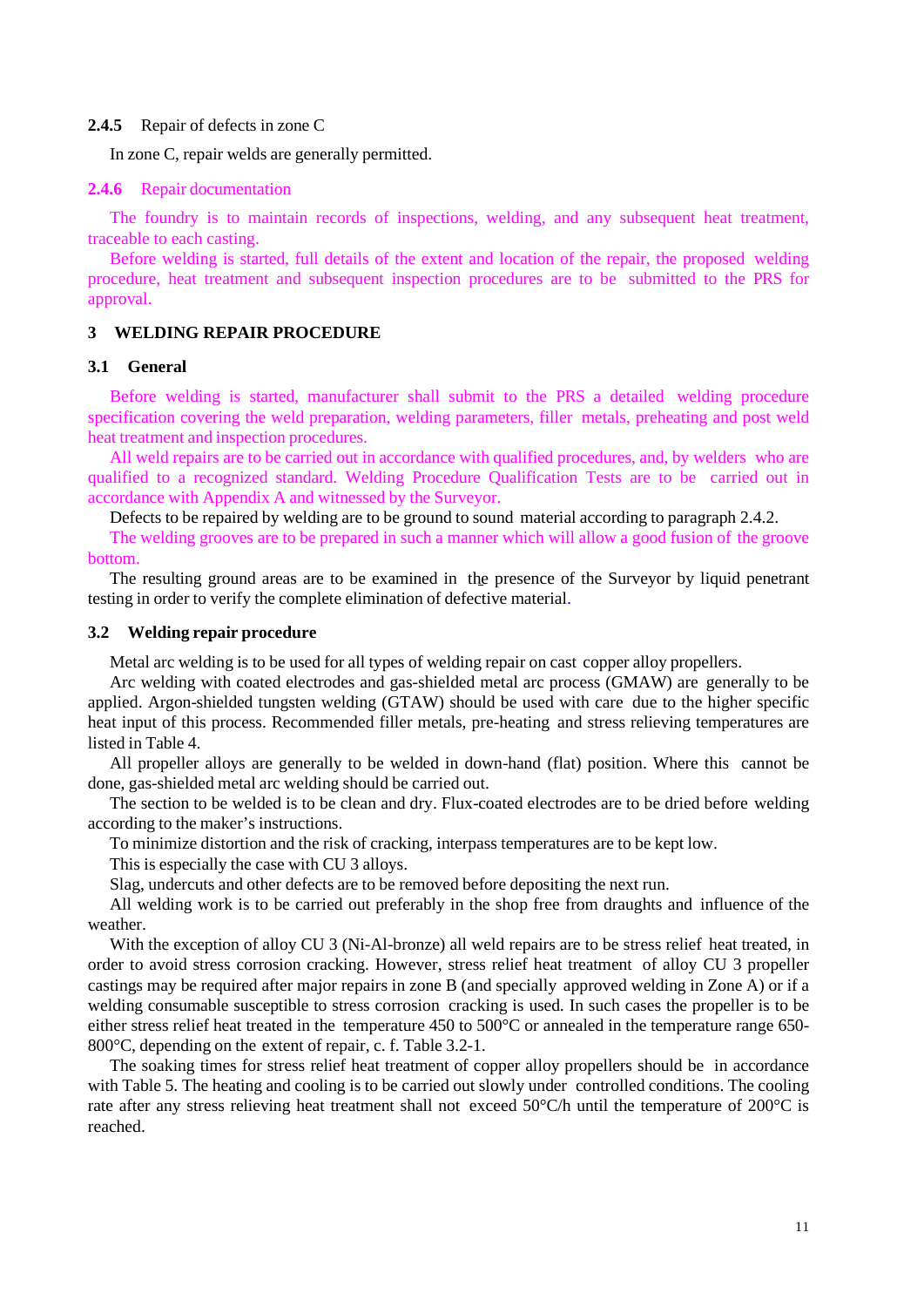| Alloy type      | Filler metal                                      | Preheat<br>temperature [°C]<br>$\lceil \min \rceil$ | Interpass<br>temperature $[°C]$<br>$\lceil max \rceil$ | Stress relief<br>temperature<br>[°C] | Hot straightening<br>temperature<br>[°C] |
|-----------------|---------------------------------------------------|-----------------------------------------------------|--------------------------------------------------------|--------------------------------------|------------------------------------------|
| CU <sub>1</sub> | Al-bronze <sup><math>1)</math></sup><br>Mn-bronze | 150                                                 | 300                                                    | 350-500                              | 500-800                                  |
| CU <sub>2</sub> | Al-bronze<br>Ni-Mn-bronze                         | 150                                                 | 300                                                    | 350-500                              | 500-800                                  |
| CU <sub>3</sub> | Al-bronze<br>$Ni-Al-bronze2$<br>Mn-Al-bronze      | 50                                                  | 250                                                    | 450-500                              | 700-900                                  |
| CU <sub>4</sub> | Mn-Al-bronze                                      | 100                                                 | 300                                                    | 450-600                              | 700-850                                  |

**Table 3.2-1 Recommended welding consumables and heat treatment** 

**Notes:**

1) Ni-Al-bronze and Mn-Al-bronze are acceptable.

<sup>2)</sup> Stress relieving not required if welding consumable Ni-Al-bronze is used.

#### **Table 3.2-2**

#### **Soaking times for stress relief heat treatment of copper alloy propellers**

| Stress relief heat  | <b>ALLOY TYPE</b>            |                                      |                                     |                                      |
|---------------------|------------------------------|--------------------------------------|-------------------------------------|--------------------------------------|
| treatment           | $CU1$ and $CU2$              |                                      | CU <sub>3</sub> and CU <sub>4</sub> |                                      |
| temperature<br>[°C] | Hours per 25 mm<br>thickness | Max. recommended total<br>time hours | Hours per 25 mm<br>thickness        | Max. recommended<br>total time hours |
| 350                 |                              | 15                                   |                                     |                                      |
| 400                 |                              |                                      |                                     |                                      |
| 450                 | 0.5                          |                                      |                                     | 15                                   |
| 500                 | 0.25                         |                                      |                                     |                                      |
| 550                 | 0.25                         | 0.5                                  | 0.5 <sup>1</sup>                    | 2 <sup>1</sup>                       |
| 600                 |                              |                                      | 0.25 <sup>1</sup>                   | 11)                                  |

**Note:** 

<span id="page-11-0"></span><sup>1)</sup> 550°C and 600°C applicable only for Cu 4 alloy.

#### **3.3 Straightening**

#### **3.3.1** Application of load

For hot and cold straightening purposes, static loading only is to be used.

#### **3.3.2** Hot straightening

Weld repaired areas may be subject to hot straightening, provided it can be demonstrated that weld properties are not impaired by the hot straightening operations.

Straightening of a bent propeller blade or a pitch modification should be carried out after heating the bent region and approximately 500 mm wide zones on either side of it to the suggested temperature range given in Table 3.2-1.

The heating should be slow and uniform and the concentrated flames such as oxy-acetylene and oxypropane should not be used. Sufficient time should be allowed for the temperature to become fairly uniform through the full thickness of the blade section. The temperature must be maintained within the suggested range throughout the straightening operation. A thermocouple instrument or temperature indicating crayons should be used for measuring the temperature.

## **3.3.3** Cold straightening

Cold straightening should be used for minor repairs of tips and edges only. Cold straightening on CU 1, CU 2 and CU 4 bronze should always be followed by a stress relieving heat treatment, see Table 3.2-1.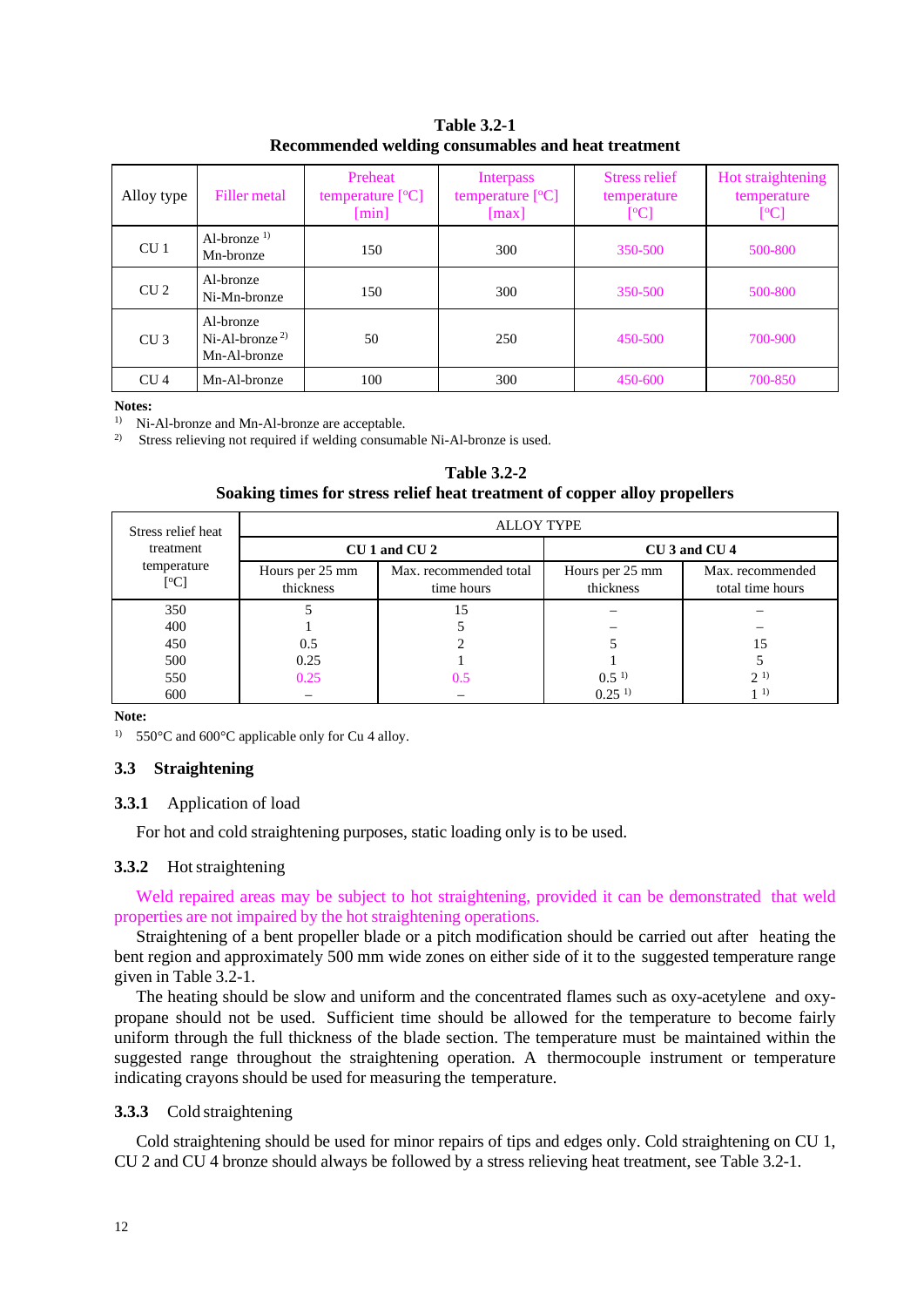## <span id="page-12-0"></span>**3.4 Identification and marking**

## **3.4.1** Identifications

The manufacturer is to adopt a system for the identification of all castings, which enable the material to be traced to its original cast. The Surveyor is to be given full facilities for so tracing the castings when required.

## **3.4.2** Marking

Each finished casting propeller shall be marked by the manufacturer at least with the following particulars:

- − Grade of cast material or corresponding abbreviated designation,
- − Manufacturer's mark,
- − Heat number, casting number or another mark enabling the manufacturing process to be traced back,
- − Date of final inspection,
- − Number of the Society's test certificate,
- − Ice class symbol, where applicable,
- − Skew angle for high skew propellers.

## <span id="page-12-1"></span>**3.5 Manufacturer's certificates**

For each casting propeller the manufacturer is to supply to the Surveyor a certificate containing the following details:

- − Purchaser and order number,
- − Shipbuilding project number, if known,
- − Description of the casting with drawing number,
- − Diameter, number of blades, pitch, direction of turning,
- − Grade of alloy and chemical composition of each heat,
- − Heat or casting number,
- − Final weight,
- − Results of non-destructive tests and details of test procedure where applicable,
- − Portion of alpha-structure for CU 1 and CU 2 alloys,
- − Results of the mechanical tests,
- − Casting identification No.
- − Skew angle for high skew propellers, see paragraph 1.1.1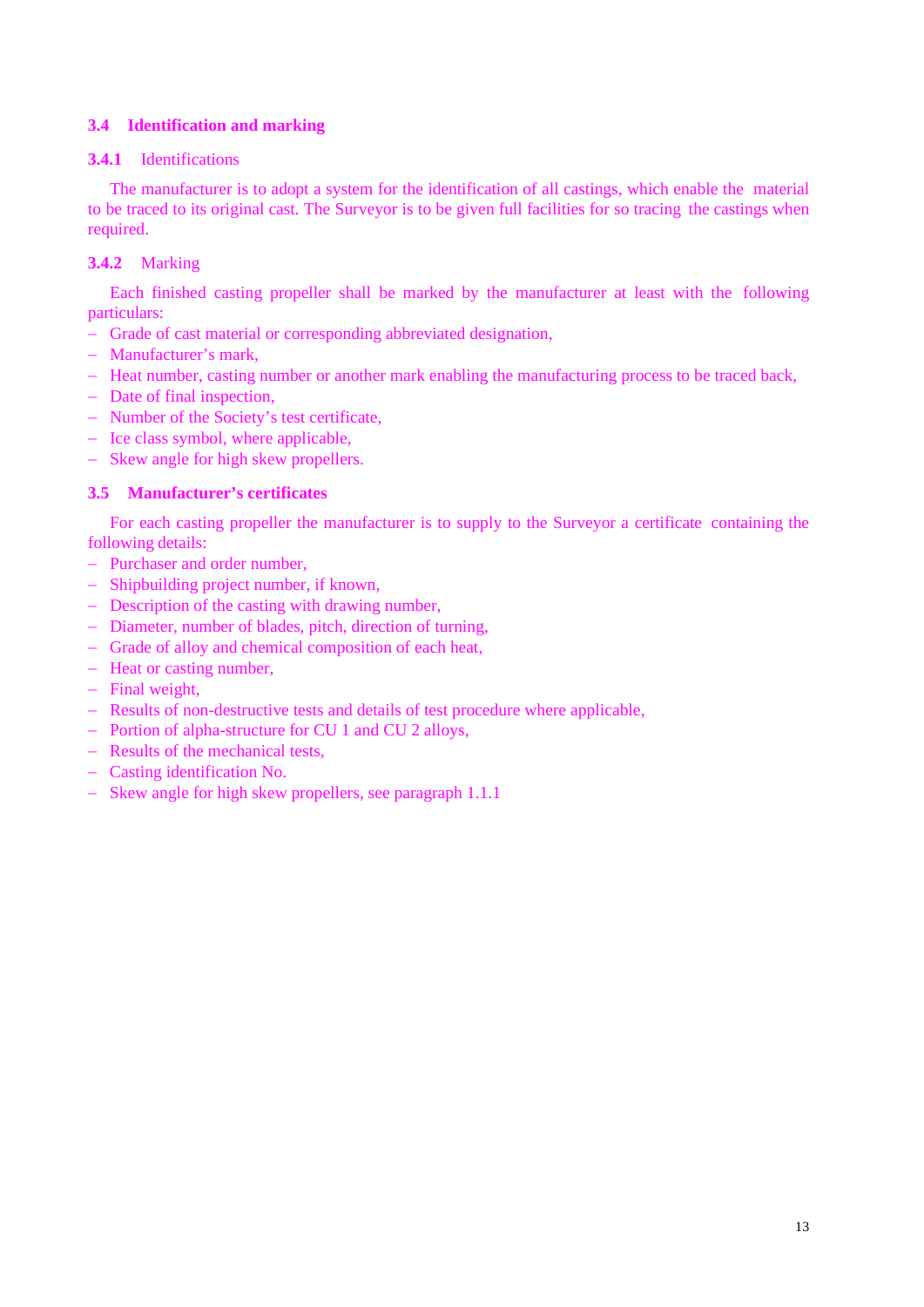## **Welding Procedure Qualification Tests for Repair of Cast Copper Alloy Propeller**

## <span id="page-13-1"></span><span id="page-13-0"></span>**1 General**

**1.1** This document gives requirements for qualification tests of welding procedures intended for the repair of cast copper alloy propellers.

**1.2** For the welding procedure approval the welding procedure qualification tests are to be carried out with satisfactory results. The qualification tests are to be carried out with the same welding process, filler metal, preheating and stress-relieving treatment as those intended applied by the actual repair work. Welding procedure specification (WPS) is to refer to the test results achieved during welding procedure qualification testing.

**1.3** Welding procedures qualified at a manufacturer are valid for welding in workshops under the same technical and quality management.

## <span id="page-13-2"></span>**2 Test Piece and Welding of Sample**

**2.1** The test assembly, consisting of cast samples, is to be of a size sufficient to ensure a reasonable heat distribution and according to Fig. A.1 with the minimum dimensions:



- 1 Joint preparation and fit-up as detailed in the preliminary welding procedure specification
- minimum value 150 mm
- a minimum value 300 mm
- material thickness

Fig. A.1 Test piece for welding repair procedure

A test sample of minimum 30mm thickness is to be used.

2.2 Preparation and welding of test pieces are to be carried out in accordance with the general condition of repair welding work which it represents.

**2.3** Welding of the test assemblies and testing of test specimens are to be witnessed by the Surveyor.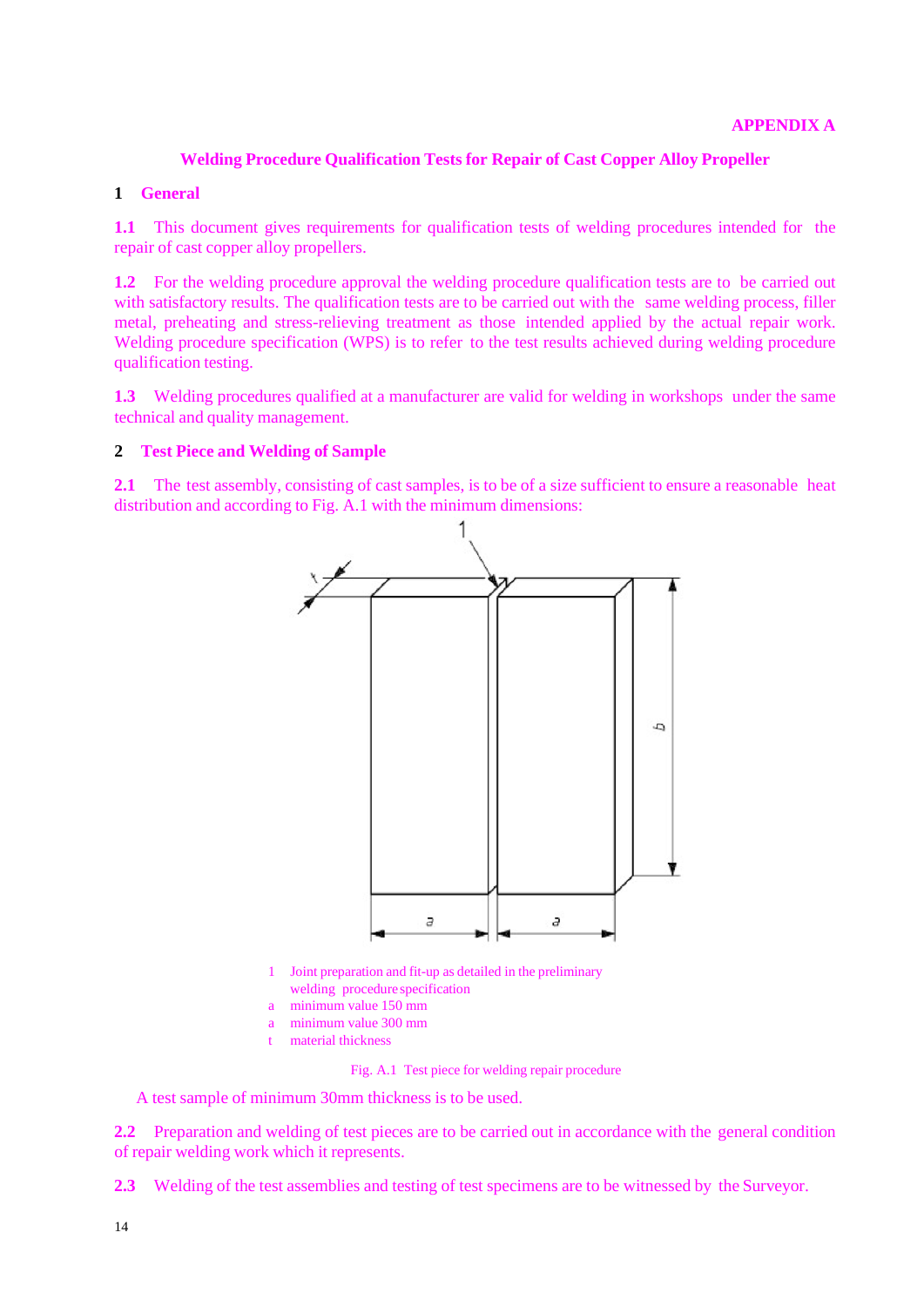## <span id="page-14-0"></span>**3 Examinations and Tests**

**3.1** Test assembly is to be examined non-destructively and destructively in accordance with the Table A.1 and Fig. A.2:

| <b>Type of test</b> $1$  | <b>Extent of testing</b>           |
|--------------------------|------------------------------------|
| Visual testing           | 100% as per article 3.2            |
| Liquid penetrant testing | 100% as per article 3.2            |
| Transverse tensile test  | Two specimens as per article 3.3   |
| Macro examination        | Three specimens as per article 3.4 |

**Table A.1 Type of tests and extent of testing**

#### **Note:**

<sup>1)</sup> bend or fracture test are at the discretion of the Classification Society.



Fig. A.2 Test Specimen

#### **3.2 Non-destructive testing**

Test assembly is to be examined by visual and liquid penetrant testing prior to the cutting of test specimen. In case, that any post-weld heat treatment is required or specified, non- destructive testing is to be performed after heat treatment.

No cracks are permitted. Imperfections detected by liquid penetrant testing are to be assessed in accordance with paragraph 2.3.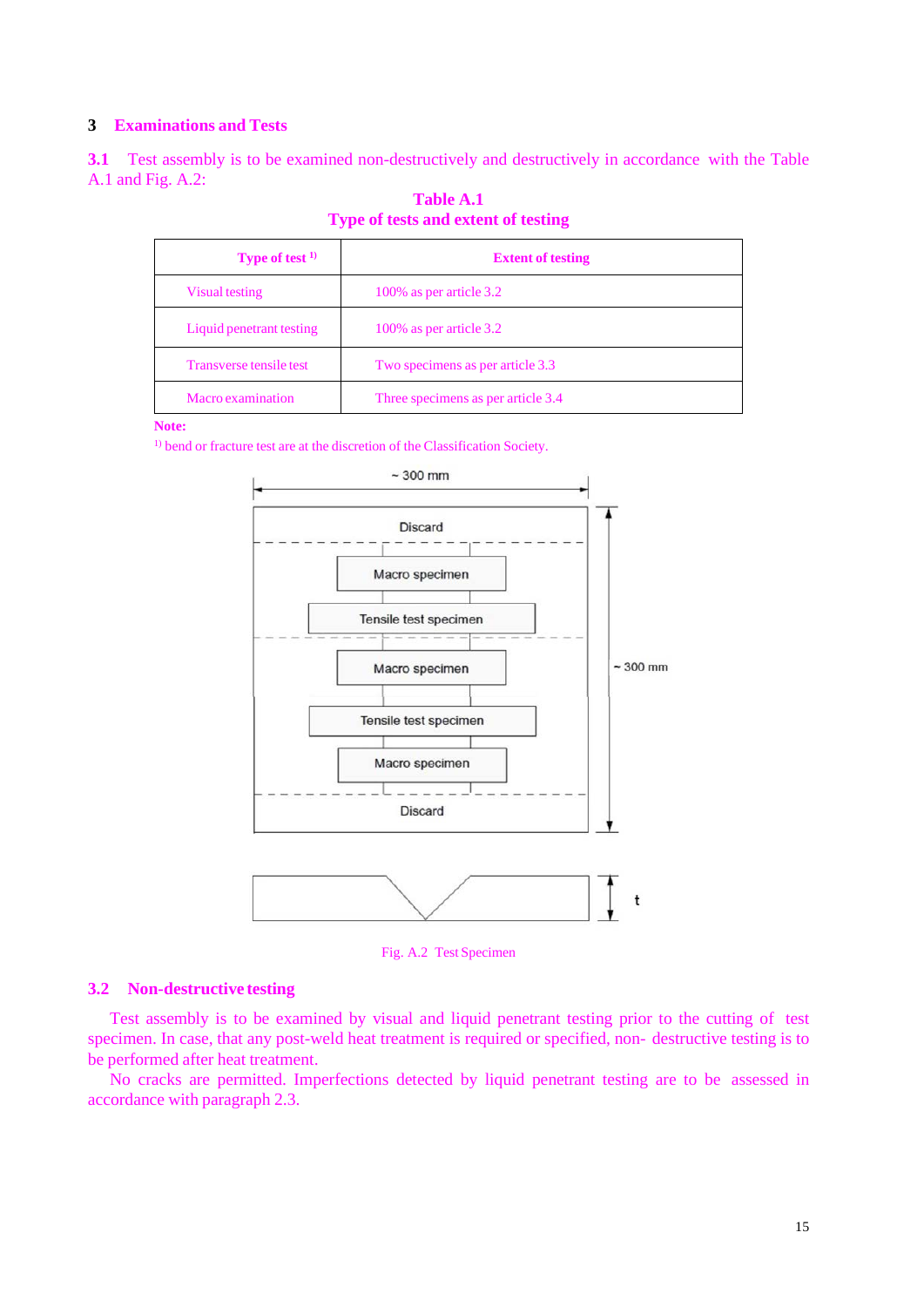#### **3.3 Tensile test**

Two tensile tests are to be prepared as shown in Rules Part IX 2.5.6. Alternatively tensile test specimens according to recognized standards acceptable to the PRS may be used. The tensile strength shall meet the values given in Table A.2.

| <b>Alloy Type</b> | <b>Tensile Strength Rm</b><br>(N/mm <sup>2</sup> ) min. |
|-------------------|---------------------------------------------------------|
| CU <sub>1</sub>   | 370                                                     |
| CU2               | 410                                                     |
| CU <sub>3</sub>   | 500                                                     |
| CU4               | 550                                                     |

**Table A.2 Required tensile strength values**

#### **3.4 Macroscopic examination**

Three test specimens should are to be prepared and etched on one side to clearly reveal the weld metal, the fusion line and the heat affected zone (see Fig. A.2).

A suitable etchant for this purpose is:

- 5 g iron (III) chloride<br>30 ml hydrochloric acid
- hydrochloric acid (cone)

100 ml water.

The test specimens are to be examined for imperfections present in the weld metal and the heat affected zone. Cracks and lack of fusion are not permitted. Imperfections such as pores, or slag inclusions, greater than 3 mm are not permitted.

## **3.5 Re-testing**

If the test piece fails to comply with any of the requirements of this Appendix, reference is made to retest procedures given in Publication No. 74/P.

## <span id="page-15-0"></span>**4 Test Record**

**4.1** Welding conditions for test assemblies and test results are to be recorded in welding procedure qualification record. Forms of welding procedure qualification records can be taken from the Society's rules or from relevant standards.

**4.2** A statement of the results of assessing each test piece, including repeat tests, is to be made for each welding procedure qualification records. The relevant items listed for the WPS are to be included.

**4.3** The welding procedure qualification record is to be signed by the Surveyor witnessing the test and is to include the Society´s identification.

#### <span id="page-15-2"></span><span id="page-15-1"></span>**5 Range of Approval**

#### **5.1 General**

All the conditions of validity stated below are to be met independently of each other. Changes outside of the ranges specified are to require a new welding procedure test.

A qualification of a WPS obtained by a manufacturer is valid for welding in workshops or sites under the same technical and quality control of that manufacturer.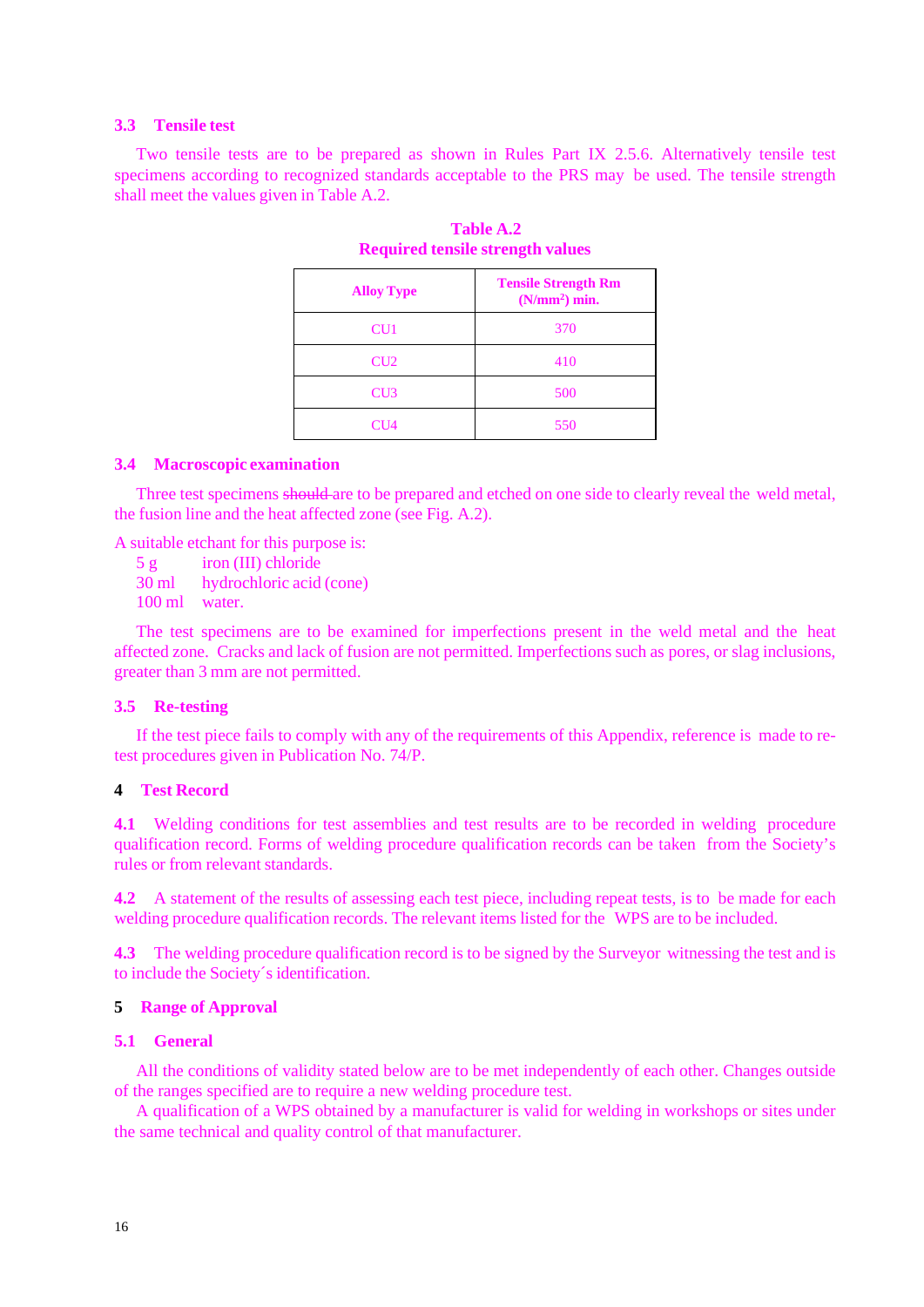## <span id="page-16-0"></span>**5.2 Base metal**

The range of qualification related to base metal is given in Table A.3.

| Copper alloy material grade used<br>for qualification | Range of approval |
|-------------------------------------------------------|-------------------|
| CU <sub>1</sub>                                       | CU <sub>1</sub>   |
| CU <sub>2</sub>                                       | CU1; CU2          |
| CU3                                                   | CU3               |
| CI 14                                                 | CH 14             |

**Table A.3 Range of qualification for base metal**

## <span id="page-16-1"></span>**5.3 Thickness**

The qualification of a WPS carried out on a weld assembly of thickness t is valid for the thickness range given in Table A.4.

**Table A.4 Range of qualification for thickness**

| Thickness of the test piece,<br>$t$ (mm) | Range of approval |
|------------------------------------------|-------------------|
| 30 < t                                   | $>3$ mm           |

#### <span id="page-16-2"></span>**5.4 Welding position**

Approval for a test made in any position is restricted to that position.

#### <span id="page-16-3"></span>**5.5 Welding process**

The approval is only valid for the welding process used in the welding procedure test. Single run is not qualified by multi-run butt weld test used in this UR.

## <span id="page-16-4"></span>**5.6 Filler metal**

The approval is only valid for the filler metal used in the welding procedure test.

## <span id="page-16-5"></span>**5.7 Heat input**

The upper limit of heat input approved is 25% greater than that used in welding the test piece. The lower limit of heat input approved is 25% lower than that used in welding the test piece.

## <span id="page-16-6"></span>**5.8 Preheating and interpass temperature**

The minimum preheating temperature is not to be less than that used in the qualification test. The maximum interpass temperature is not to be higher than that used in the qualification test.

## <span id="page-16-7"></span>**5.9 Post-weld heat treatment**

The heat treatment used in the qualification test is to be specified in pWPS. Soaking time may be adjusted as a function of thickness.